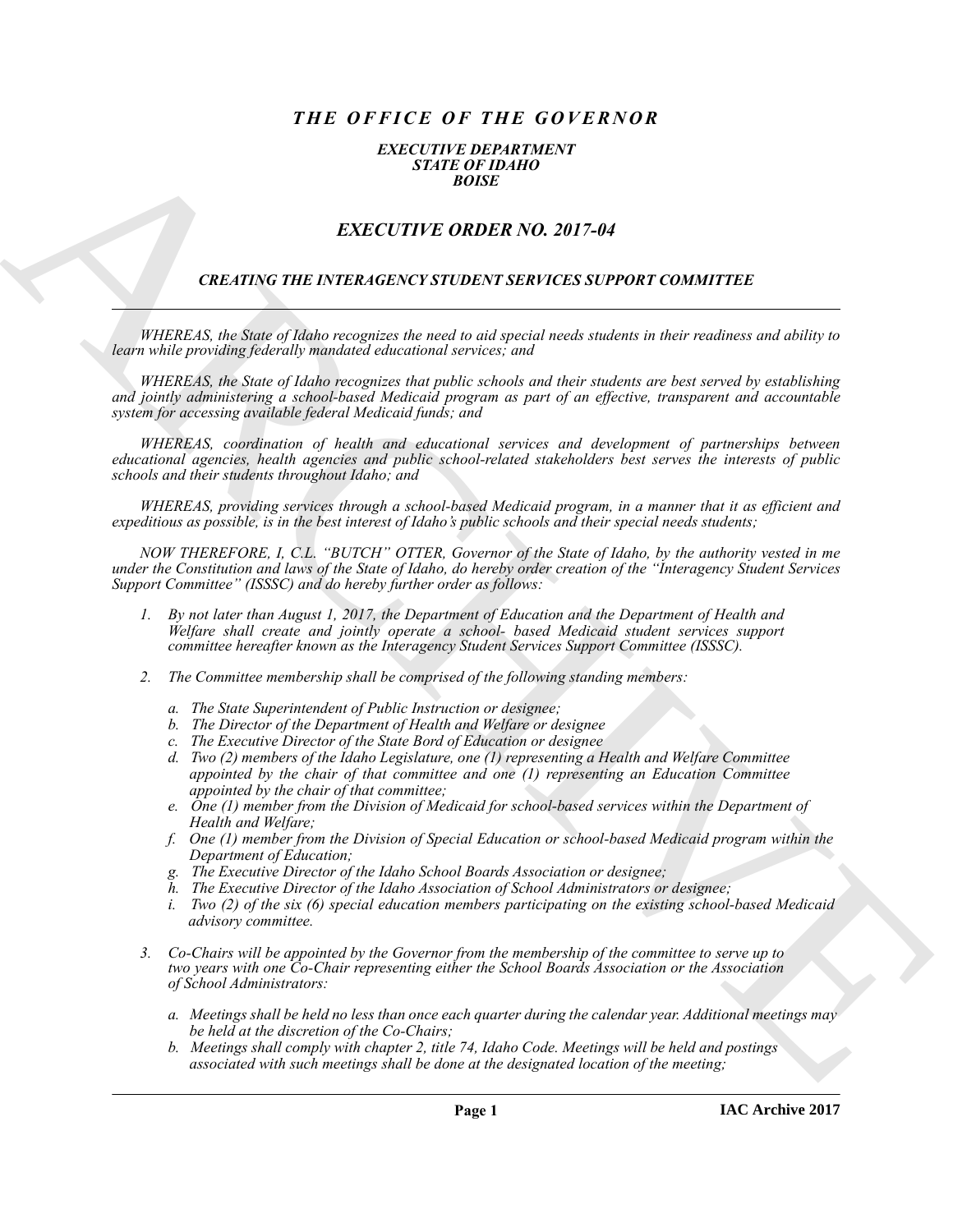- *c. The Committee may form advisory subcommittees, as necessary, which must report back to the Committee;*
- *d. The Committee may seek out technical or professional assistance, as deemed necessary and appropriate.*
- *4. Each Committee member shall have full and equal voting rights. A simple majority of members voting shall be sufficient to decide any matter pending before the Committee.*
- *5. The Committee's responsibilities shall include, but not be limited to, the following:*
	- *a. Identifying and recommending to the Division of Medicaid the elimination of state regulatory requirements, practices, interpretations and barriers that exceed federal requirements, when the committee believes such regulatory requirements are unnecessary;*
- Executive Ortho Geoverno Interesting Instantion of the Contentral Contentral Contentral Contentral Contentral Contentral Contentral Contentral Contentral Contentral Contentral Contentral Contentral Contentral Contentral C *b. Developing recommendations to the Division of Medicaid that state Medicaid plans and related agreements support public schools seeking reimbursement for school-based Medicaid-eligible services. If existing state Medicaid plans and related agreements impede the ability for public schools to be reimbursed for all school-based Medicaid-eligible services that they provide, the Committee shall recommend amendments to the plans and agreements. Thereafter, the Committee shall annually review for best practices and recommend any necessary changes to the school- based Medicaid services portions of the state Medicaid plan;*
	- *c. Developing recommendations for an Interagency Agreement between the Department of Health and Welfare and the Department of Education relating to IDEA and school-based Medicaid with the goal of ensuring schools shall be reimbursed for eligible school-based services that they provide and ensure that schools can utilize available federal Medicaid funds to deliver school-based programs;*
		- *i) The Committee shall annually identify any areas that may require amendment to the Interagency Agreement in order to remain current with student needs, public school needs and the expansion of opportunities for reimbursement available to school-based programs;*
		- *ii) The Committee shall annually review the professional development program associated with schoolbased Medicaid and make recommendations for additions and modifications to the program;*
		- *iii) Any recommended amendments to the Interagency Agreement shall be approved by the Committee on or before December 31 of each year;*
	- *d. Developing recommendations to the Division of Medicaid regarding requirements associated with thirdparty liability issues;*
	- *e. Developing ways to eliminate administrative burdens on public schools by researching, identifying and recommending implementation of methodologies that simplify claims processing for billing, auditing, technical assistance and reimbursement activities associated with the school-based program;*
	- *f. Reviewing Department of Health and Welfare and Department of Education forms utilized in the schoolbased Medicaid program, including but not limited to Medicaid provider agreements, annual certifications, audit forms and the annual committee report as addressed in this subsection, and recommending appropriate modifications. The review shall include implementation concerns raised by public schools or identified by the Department of Health and Welfare;*
	- *g. Recommending regulatory and operational changes to ensure that public schools are utilizing available federal Medicaid funds to deliver school- based programs;*
	- *h. Recommending content for the Department of Health and Welfare and Department of Education schoolbased Medicaid website and for the professional development program providing public schools with resources to assist in program implementation.*
	- *6. No later than January 30 of each year, the Committee, through its chair, shall be responsible for providing a report to the Legislature and the Governor, which shall be made available to public schools. The report may include, but shall not be limited to:*
		- *a. The number of public schools utilizing school-based Medicaid funding within the past school year;*